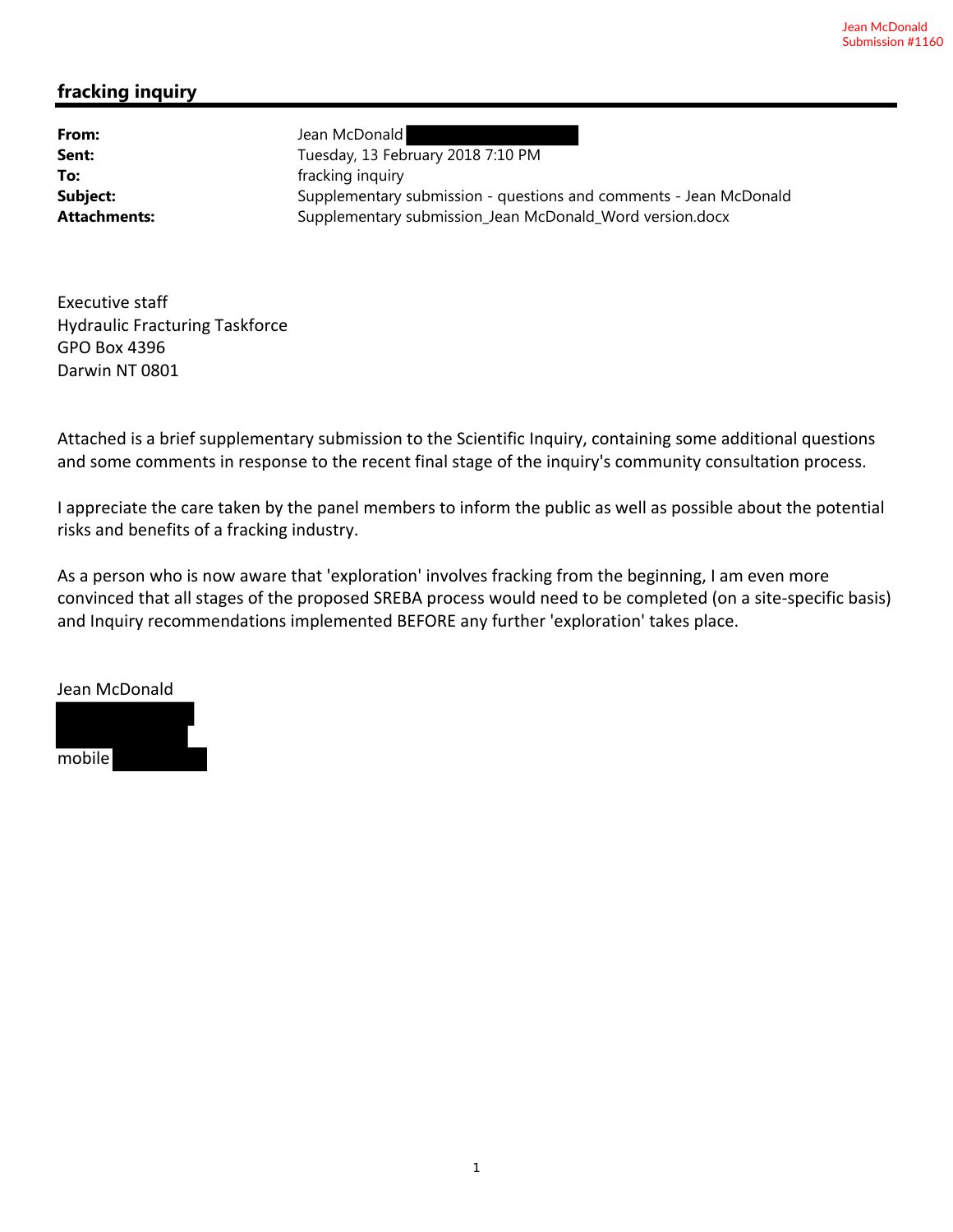# Supplementary submission to the Scientific Inquiry into Hydraulic Fracturing in the NT – Jean McDonald

I am grateful to the panel for taking the time to brief the community on their activities and findings so far, in detail and with great courtesy. Panel members have been unfailingly patient and very generous with their time.

I took part in consultation sessions at two stages of the process, and found the briefings were informative but also thought-provoking.

For what it's worth, I now have some final questions (for which there is probably no time to provide answers), some comments and some recommendations to make.

## **QUESTIONS**

- Do the recommended 'set-back' distances take account of local weather conditions and changes in wind direction for likely well sites?
- If not, is it possible with further detailed information to set site-specific 'setback' distances for each well?

Reason - I understand that people living in urban areas where emissions drift in plumes far downwind from certain petroleum industry facilities have been found in the past to face higher than usual risk of disease (eg particular leukemias in children), while others living closer are at lesser risk.

• How long would it be reasonable for contaminated water to be retained in surface tanks? Is it known how and where would it be disposed of?

## **COMMENTS**

#### *Trust issue*

It is unrealistic to expect that a regulatory regime designed to regulate a gas extraction development with optimum environmental protection would survive a change of government in the NT. Ours is a parliament with only one house and few members. The balance of power in government swings when small changes occur in voting patterns. It is easy to see that a change in the market that perhaps threatens the viability of a fledgling gas industry will have the capacity to force a change in the legislation that governs it.

Petroleum and fossil fuel industries have powerful friends in the Federal Government. Australia is currently governed by a party that provides considerable financial incentives to, and visibly favours, fossil fuel industries (as evidenced by Coalition politicians passing around a lump of coal in Federal Parliament). The Federal Government is quite openly campaigning to have the Territory's moratorium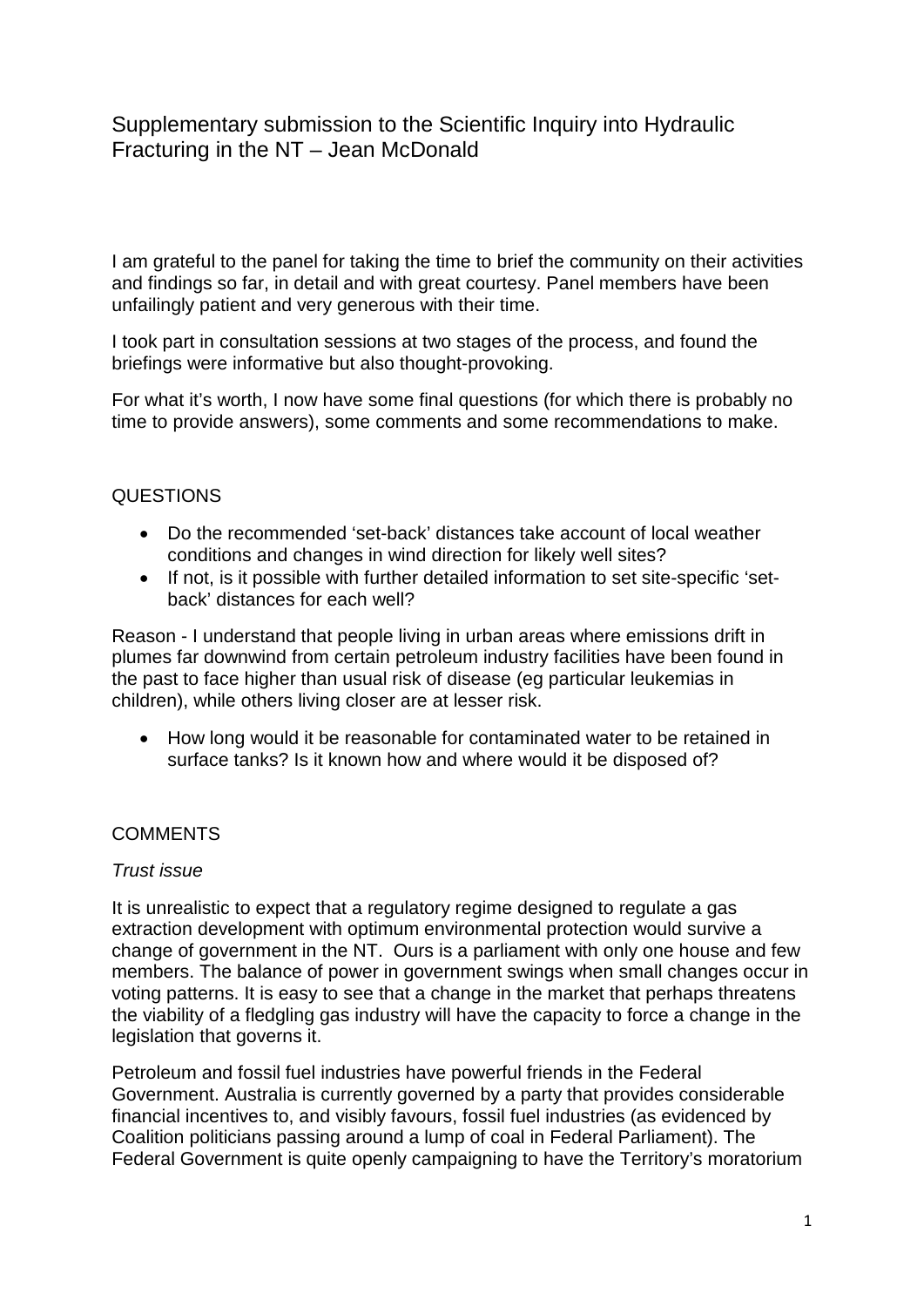lifted and has quite openly and publicly threatened the revenues of the Territory Government if the gas extraction industry is not allowed to proceed.

## *How industry might gain 'social licence'*

I think it is fair to say that the petroleum industry generally does not have the confidence of ordinary citizens concerned about the environment and the climate. Its commitment to the community generally is suspect, and seen as basically selfserving.

The industry receives enormous benefit from Government by way of tax advantages for exploration and other subsidy payments. Some (for example, Santos) pay no tax in Australia (see http://www.abc.net.au/news/2017-12-07/corporate-tax-datareleased-by-ato/9236878).

Their public relations industry clearly lobbies government successfully and achieves access that would not be possible for individual opponents.

It is also campaigning and advertising heavily in the Territory. However the industry representatives are not being frank and forthright in their communication with ordinary citizens, particularly when it comes to the 'exploration' phase.

As an ordinary citizen, I think concerns about the industry would be alleviated somewhat if the industry itself committed to

- the implementation of all the recommendations spoken about in the draft report, word for word, and
- awaiting completion of base-line environmental studies (of water, soil, air, plants, animals and people) before any further exploration takes place.

Previously I thought exploration meant geologists hiking around the Top End, exploring the landscape. If that was the case, deferring baseline studies until after exploration takes place would not appear to be a problem. That's the line the industry representatives are taking and probably most people in the community have accepted it.

Thanks to the panel and the community consultation sessions, I understand better that exploration requires the drilling and fracking of a certain number of wells to explore their potential.

This is a serious concern because it requires a scaled-down version of the production stage. A number of roads would be made, there would be heavy vehicles involved, large quantities of water would be taken from the environment, there would be noise, emissions and toxins released and the disruption to residents and the environment would be the same as if a small scale production operation was underway.

In fact a very large development is likely, if the industry is allowed to operate in the NT. We are told there could be around 1200 wells, and there is a risk that at least one of these will fail to the extent that chemicals contaminate the environment (all